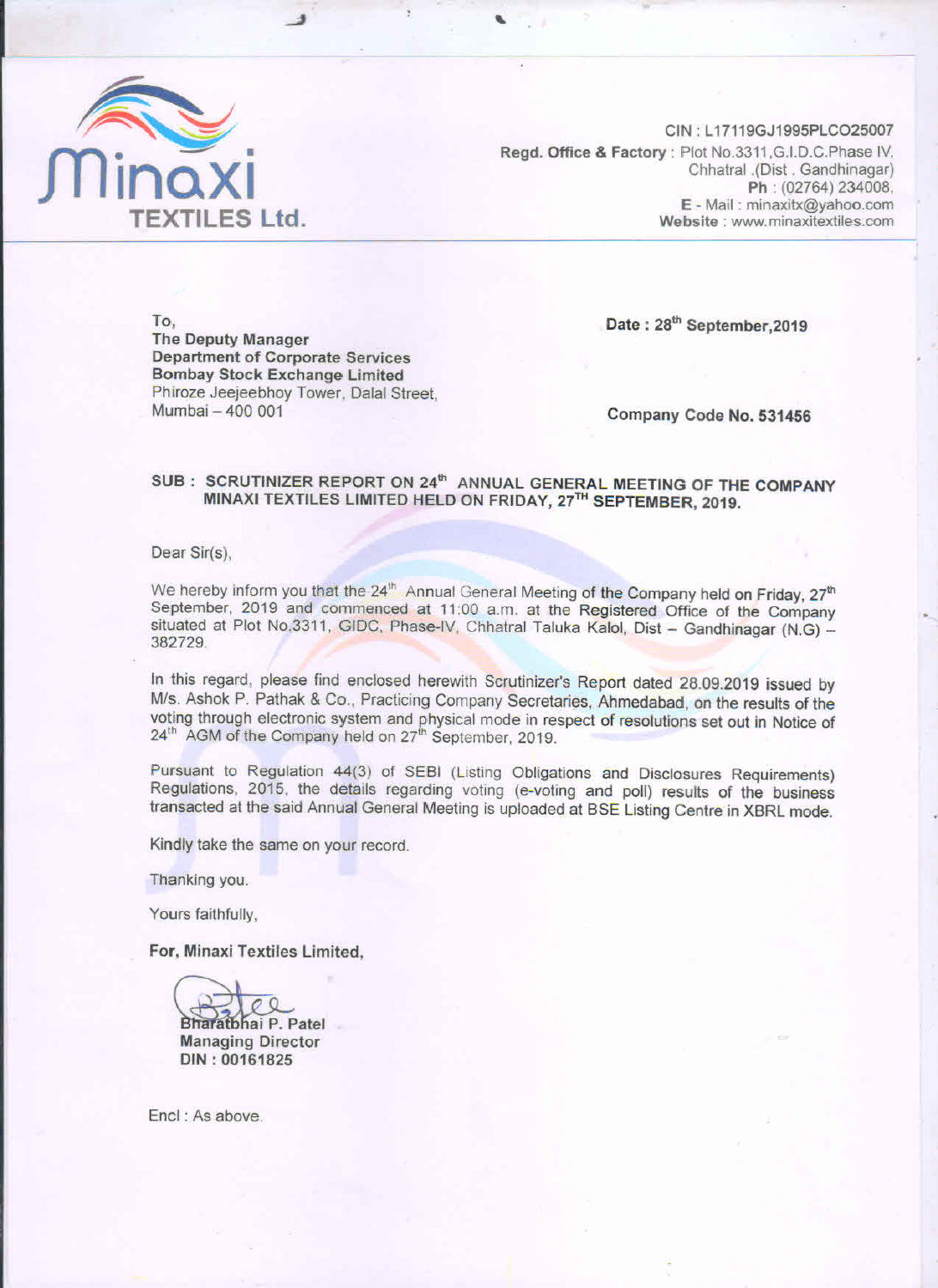

**CS Ashok P:Pathak Company Secretary** & **Insolvency Professional** 

**5904, Titanium City Centre, 100 Ft Anand Nagar Road, Near Indian Oil Petrol Pump, Satellite, Ahmedabad** - **38001 5 (0) 079-26934123 (M) +91 93270 02122 E-mail** : **csashokppathak@grnail.com** 

### **SCRUTINIZER'S REPORT**

[Pursuant to Section 108 and 109 of the Companies Act, 2013 **and** Rule **20(xii)** and 21{2] of the Companies (Management and Administration) Rules,.2014 **as,amended** by the Companies (Management and Administration) Rules, 2015 ]

To.

The Chairperson, Annual General Meeting of the Equity Share Holders of **Minaxi Textiles Limited** held on Friday, ~7'~ September, **<sup>2019</sup>**at I <sup>I</sup>.00 a.m. At Plot No.3311, GIDC, Phase-IV, Chhatral, Taluka Kalol, Dist - Gandhinagar **(N.G)** - 382729

Dear Sir,

I, Ashok P. Pathak, Proprietor of M/s. Ashok P. Pathak & Co., Company Secretaries, having office at F 1 904, Titanium City Centre, 100 ft Anandnagar Road, Nr. Indian Oil **Petrol** Pump, Satellite, Ahmedabad - 38001 **5** have **been** appointed **as** Scrutinizer of **Minaxi Textiles Limited**  ("the Company") for the purpose of scrutinizing the voting process in a fair and transparent manner and ascertaining the requisite majority on e-voting carried out as per the provisions of Section 108 of the Companies Act, 2013 ("the **Act")** and Rule 20 of the Companies (Management and Administration) Rules, 2014 as amended by the Companies (Management and Administration) Rules, 2015, **to** conduct the remote e-voting **process,** and as per the provisions of Section 109 of the Act read with Rule **21** of the Companies (Management and Administration) Rules, 2014 to scrutinize the physical Ballot Forms received from the shareholders at the Annual General Meeting of the Equity Shareholders of the Company, **held**  on Friday, 271h September, 2019 at 11.00 **a.m.** at Plot **No.3311,** GIDC, Phase-IV, Chhatral, Taluka Kalol, Dist - Gandhinagar (N.G) - **382729.1** submit **the report as under** :

1. The voting period for remote e-voting commenced on Tuesday, September **24,** 2019 , (9.00 a.m. IST) and ends on Thursday, September 26, 2019 (5.00 **p.m.** IST) and the CDSL e-voting platform was blocked thereafter

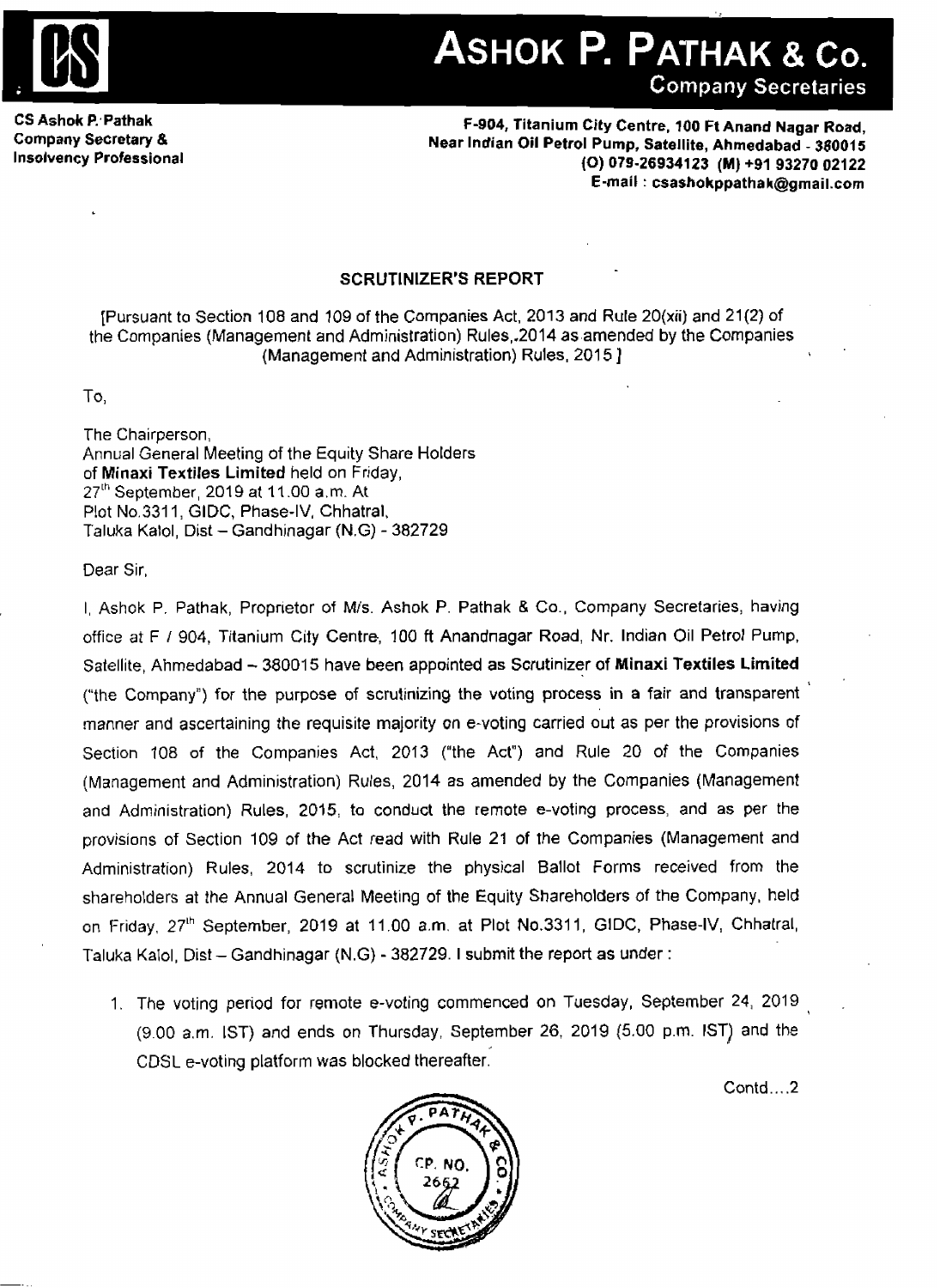

**CS Ashok P, Pathak Company Secretary** & **Insolvency Professional** 

**F-904, Titanium City Centre, 100 Ft Anand Nagar Road, Near lndian Oil Petrol Pump, Satellite, Ahmedabad** - **380015 (0) 079-26934123 {M) +91 93270 02122 E-mail** : **csashokppathak@gmail.com** 

 $H2H$ 

- **2** Total **4** 189 **shareholders** *holding* **49416000 equity shares as on the** "cut-off' **date i.e.** 2oth September, **2019 were** *entitled* to **vote on** the **proposed** resolution (as **set** out In the **Notice** of the **241h AGM** of **the Company).**
- **3.** There *were* 17 (Seventeen) **shareholders** present in person and l(One) **by proxy at** the ' *annual* **general** meeting.
- **4.** After *the time* **fixed** for closing **of** the poll **by** the Chairperson, l(One) ballotl polling box *kept for* polling **was** lockedlsea!ed in **the presence** of **members and proxies** with **due**  identification marks **placed by** me.
- 5 The **lockedlsealed ballot box was** subsequently **opened** in **my** presence **and** poll **papers**  were diligently **scrutinized.** The poll *papers* were reconciled with **the records** maintained **by** the Company *I* **Registrar and Transfer Agents** of **the** Company and the authorizationsl proxies, if any *lodged* **with the** Company.
- 6. Details of **Name and** Folio No. *I* DP ID Client ID af the Shareholders who had participated in remote e-voting through CDSL **were obtained** in **advance and blocked** for the purpose of issuing Poll Papers. Poll **Papers** were issued to those **members** present ' at the Annual General Meeting who had not voted through e-voting.
- 7. **No** poll papers were incomplete and I or which were otherwise found defective. Five poll papers **In** which signature **was** mismatch.
- 8. The votes cast through remote e-voting were unblocked after counting of **votes** cast **by**  poll at the **AGM** on **27th September, 2019 in the presence of** two **witnesses** CS Margi Hindia and Ms. Kashmira Chavda who are not in the employment of the company, and who have signed below in confirmation of the votes being unblocked in their presence.

CS Margi <del>findia</del>

<u> Cashmira</u> Chavda

9. There were no cases where the Shareholders, who have voted through remote e-voting as well as in poll taken at **AGM.** 

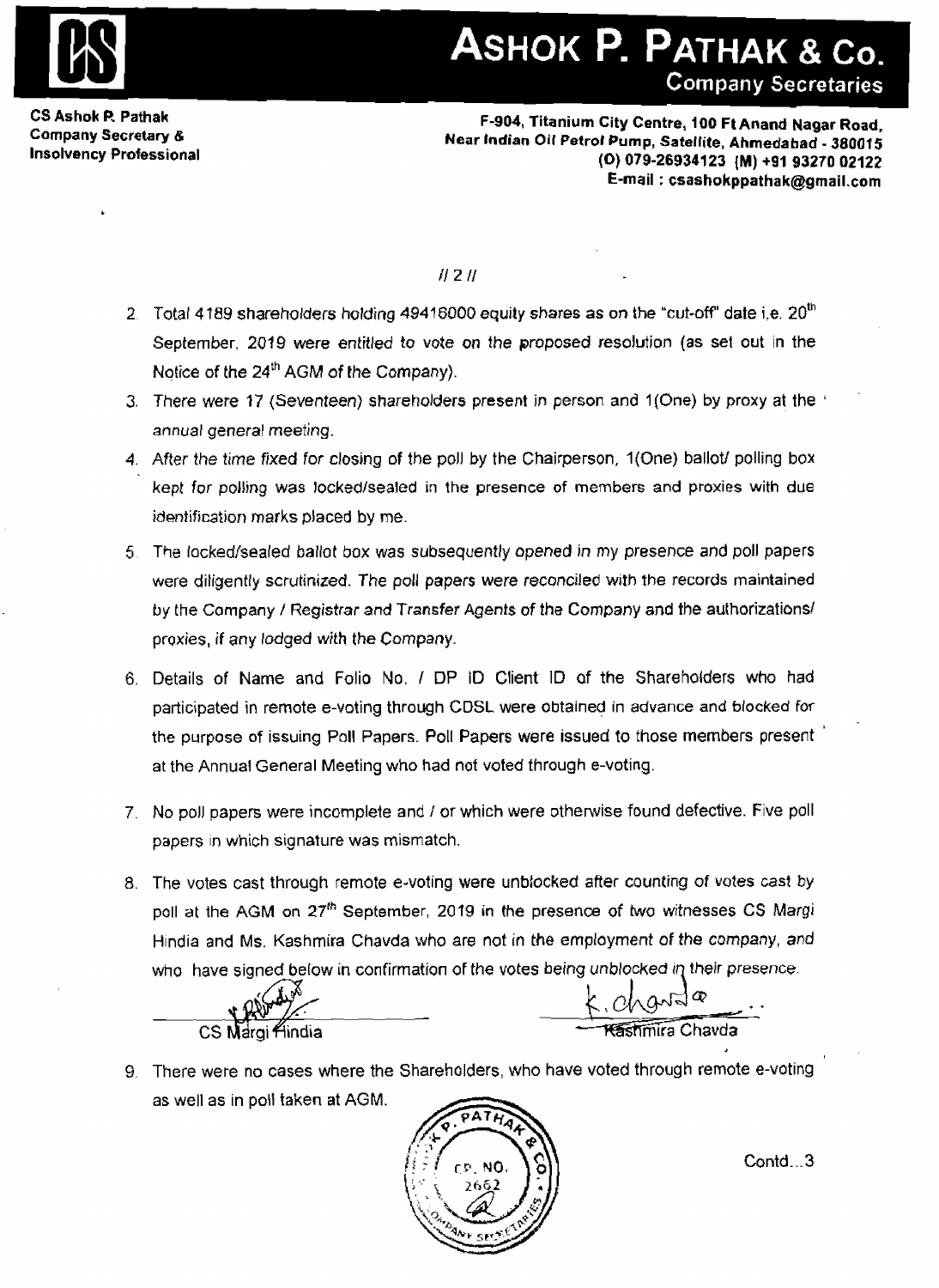

## **CS Ashok P: Pathak F-904, Titanium City Centre, 100 Ft Aaand Nagar Road, Company Secretary** & **Near Indian 011 Petrol Pump,** Satellite, **Ahmedabad** - **38001 5 Insolvency Professional (0) 079-26934123 (M) +91 93270 021 22 E-mail** : **csashokppatha k@gmail.com**

 $11311$ 

- 10. Thereafter, the details containing, inter-alia, Total No, of Folios, who voted "Foi" and "Against", were downloaded from the e-voting website of Central Depository Systems Limited (http://evotingindia.co.in).
- 11. The consolidated results of poll and remote e-voting, for the Resolution *mentioned* in **the**  Notice of Annual General Meeting, is **as** under :

### **ITEM NO. 1 - ORDINARY RESOLUTION**

**To receive, consider, approve and adopt the Audited Financial Statements for the**  Financial **Year ended on 31'' March 2019, and the reports of the Board of Directors and Auditors thereon.** 

| Total No. of Shareholders                                                        | 39             |                                    |                  |  |  |  |
|----------------------------------------------------------------------------------|----------------|------------------------------------|------------------|--|--|--|
| $\sim 10^{-1}$<br>Total No. of Shares                                            |                | 18751325                           |                  |  |  |  |
| Receipt of Ballot Forms                                                          |                | 25                                 |                  |  |  |  |
|                                                                                  |                | <b>Number</b><br>of<br>Votes/Folio | Number of shares |  |  |  |
| Total votes cast through e-voting                                                | $\mathsf{A}$   | 14                                 | 10310434         |  |  |  |
| Total Votes cast through Ballot $\mid$ B.<br>forms received                      |                | 25                                 | 8440891          |  |  |  |
| Grand Total of e- voting/ Ballot<br>Form $(A+B)$                                 | $\overline{C}$ | 39 <sub>o</sub>                    | 18751325         |  |  |  |
| Less: Invalid e- voting/ Invalid<br>Ballot Forms due<br>to signature<br>mismatch | D              | 5                                  | 26566            |  |  |  |
| Net e-voting/ Ballot Forms in favour<br>or against (C-D)                         | $E_{\perp}$    | 34                                 | 48724759         |  |  |  |

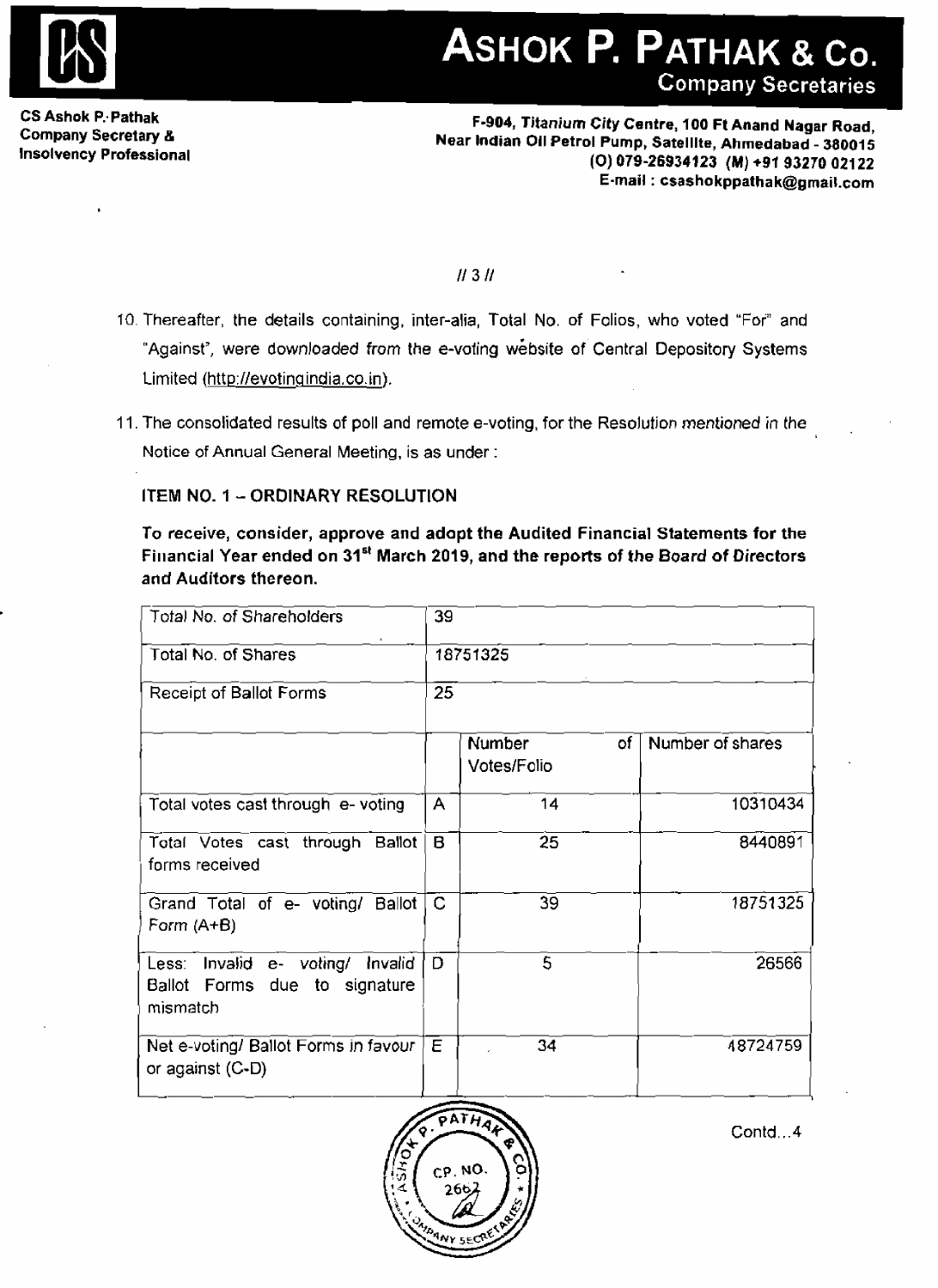

V.

**CS Ashok P. Pathak Company Secretary** *8*  **Insolvency Professional** 

 $\overline{a}$ 

**F-904, Titanium City Centre, 700 Ft Anand Nagar Rqad, Near Indian Oil Petrol Pump, Satellite, Ahmedabad** 1 **380015 (0) 079-26934123 (M) +91 93270 02122 E-mail** : **csashokppathak@~rnail.com** 

#### $||4||$

#### (i) Voted in **favour of the** Resolution :

| Number of members voted through   | Number of votes cast    | % of total number   |
|-----------------------------------|-------------------------|---------------------|
| electronic voting system and Poll | in favour of resolution | of valid votes cast |
| 34                                | 18724759                | 100                 |

#### (ii) Voted **against** the Resolution :

| Number of members voted through   | Number of votes cast     | $%$ of total number |
|-----------------------------------|--------------------------|---------------------|
| electronic voting system and Poll | in against of resolution | of valid votes cast |
| <b>NIL</b>                        | NIL                      | NIL.                |

#### (iii) **Invalid** Votes **(IV)] Not** Voted **(NV):**

| (iii) Invalid Votes (IV)/ Not Voted (NV):                  |                       |
|------------------------------------------------------------|-----------------------|
| Total number of members whose votes<br>were declared IV/NV | Total number of votes |
| ҕ                                                          | 26566                 |

| PATHA         |            |
|---------------|------------|
| NO.<br>С۴     |            |
| 2662          |            |
| ٤<br>م-<br>58 | <b>IAN</b> |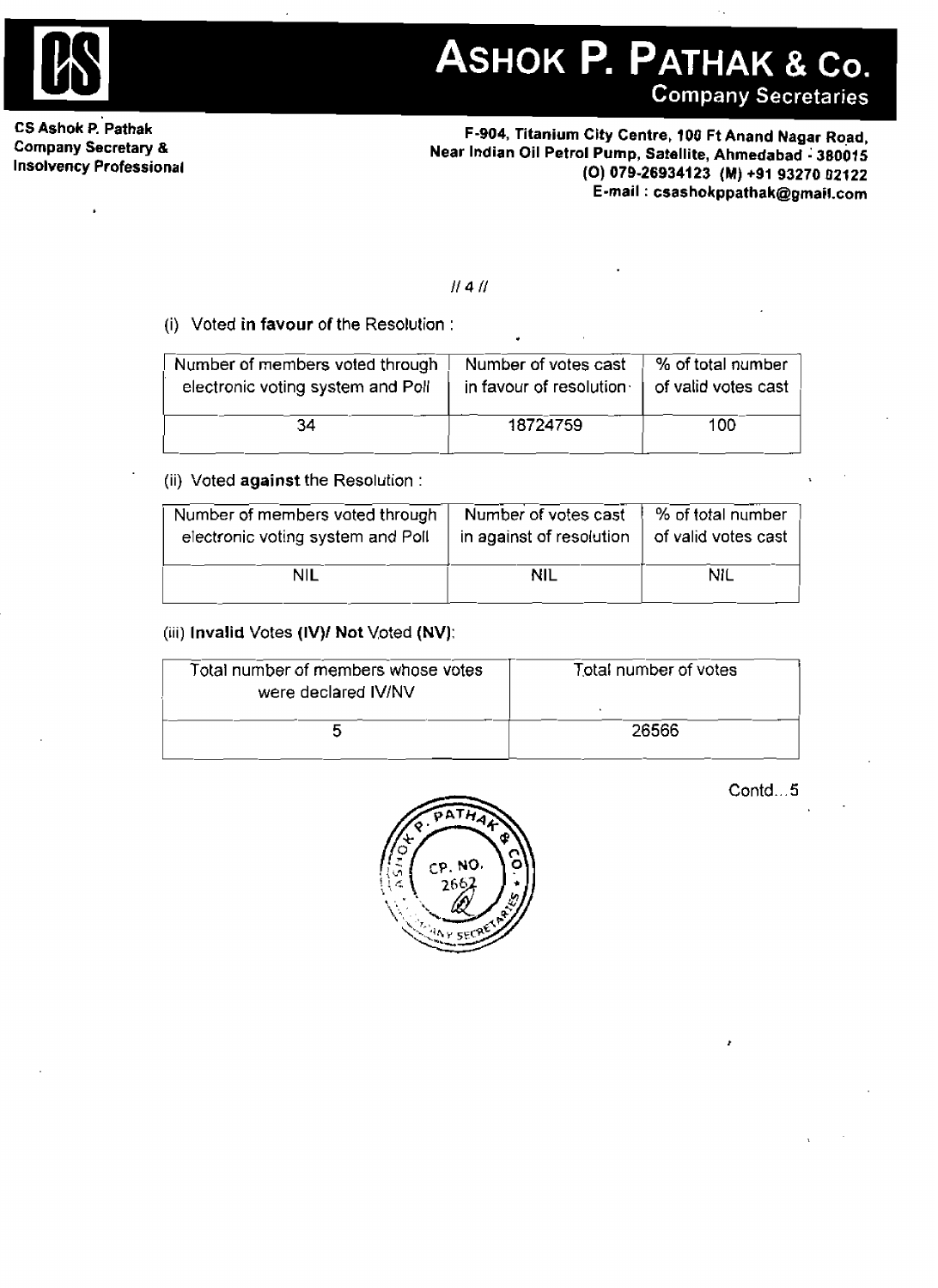

**CS Ashok P.'Pathak Company Secretary** *8*  **Insolvency Professional**  ASHOK P. PATHAK & Co. **Company Secretaries** 

**F-904, Titanium City Centre, 100 Ft Anand Nagar Road, Near Indian Oil Petrol Pump, Satellite, Ahmedabad** - **38001 5 (0) 079-26934123 (M) +91 93270 02122 E-mail** : **esashokppathak@gmail.com** 

 $II$  5 $II$ 

#### **ITEM NO. 2** - **ORDINARY RESOLUTION**

| Total No. of Shareholders                                                           | 39 |                                    |                  |
|-------------------------------------------------------------------------------------|----|------------------------------------|------------------|
| Total No. of Shares                                                                 |    | 18751325                           |                  |
| Receipt of Ballot Forms                                                             | 25 |                                    |                  |
|                                                                                     |    | <b>Number</b><br>of<br>Votes/Folio | Number of shares |
| Total votes cast through e- voting                                                  | A  | 14                                 | 10310434         |
| Total Votes cast through Ballot<br>forms received                                   | B  | 25                                 | 8440891          |
| Grand Total of e- voting/ Ballot<br>Form (A+B)                                      | C  | 39                                 | 18751325         |
| Less: Invalid<br>e- voting/<br>Invalid<br>Ballot Forms due to signature<br>mismatch | D  | $\overline{5}$                     | 26566            |
| Net e-voting/ Ballot Forms in favour<br>or against $(C-D)$                          | E  | 34                                 | 18724759         |

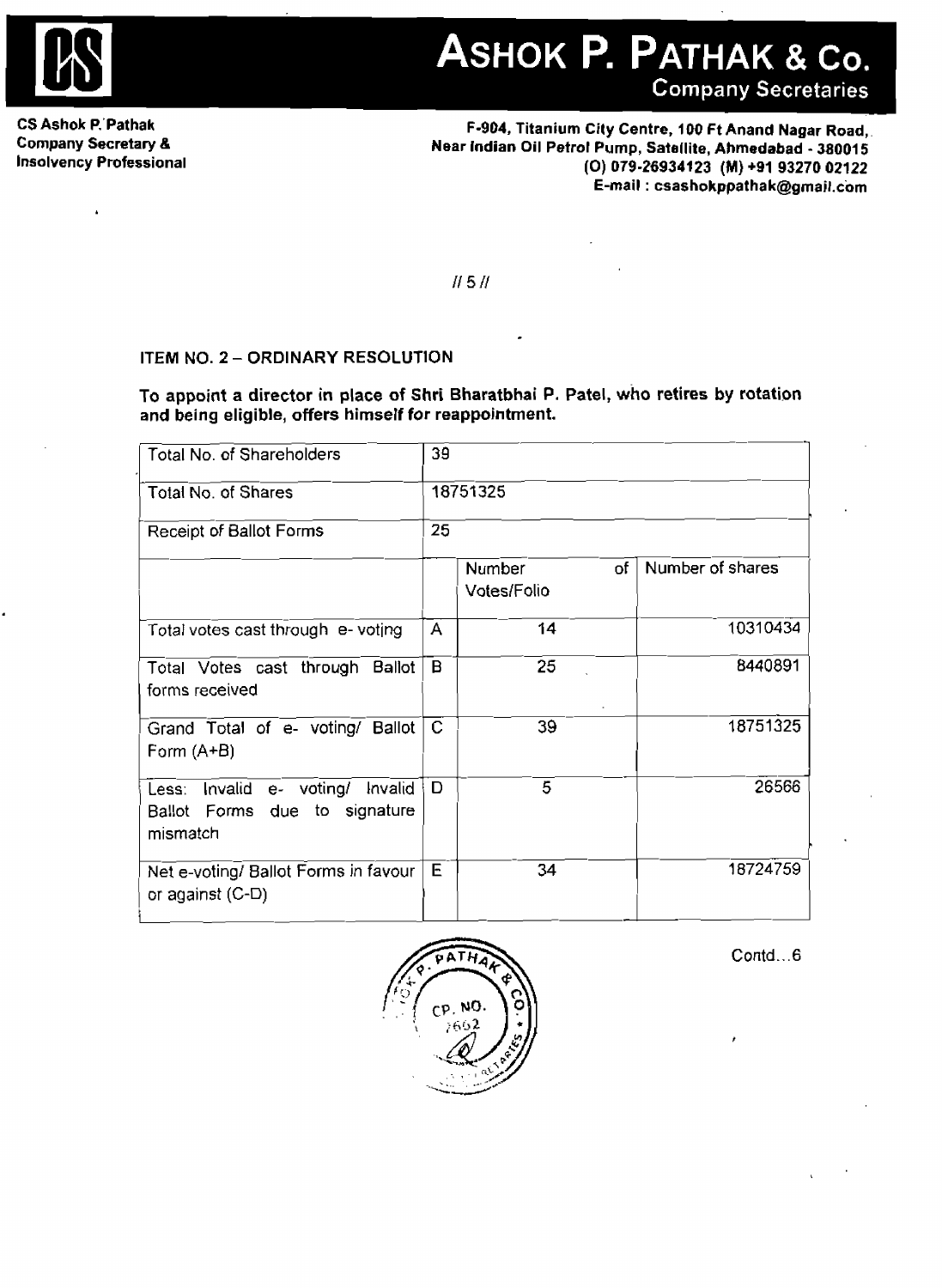

**CS Ashok P. Pathak Company Secretary B Insolvency Professional** 

**F-904, Titanium City Centre, 100 Ft Anand Nagar Road, Near Indian Oil Petml Pump, Satellite, Ahmedabad** - **380015 (0) 079-26934123 (MI +91 93270 02122**   $E$ -mail : csashokppathak@gmail.com

#### (i) Voted **in favour** of the Resolution :

|                                                                      | 11 G II                                         |                                          |
|----------------------------------------------------------------------|-------------------------------------------------|------------------------------------------|
| (i) Voted in favour of the Resolution:                               | ٠                                               |                                          |
| Number of members voted through<br>electronic voting system and Poll | Number of votes cast<br>in favour of resolution | % of total number<br>of valid votes cast |
| 33                                                                   | 18680259                                        | 99.76                                    |
|                                                                      |                                                 |                                          |

#### (ii) Voted **against** the Resolution :

| Number of members voted through   | Number of votes cast     | % of total number   |  |
|-----------------------------------|--------------------------|---------------------|--|
| electronic voting system and Poll | in against of resolution | of valid votes cast |  |
|                                   | 44500                    | 0.24                |  |

#### (iii) **Invalid** Votes **(IV)I Not Voted (NV):**

| Total number of members whose votes<br>were declared IV/NV | Total number of votes |  |
|------------------------------------------------------------|-----------------------|--|
|                                                            |                       |  |
|                                                            | 26566                 |  |

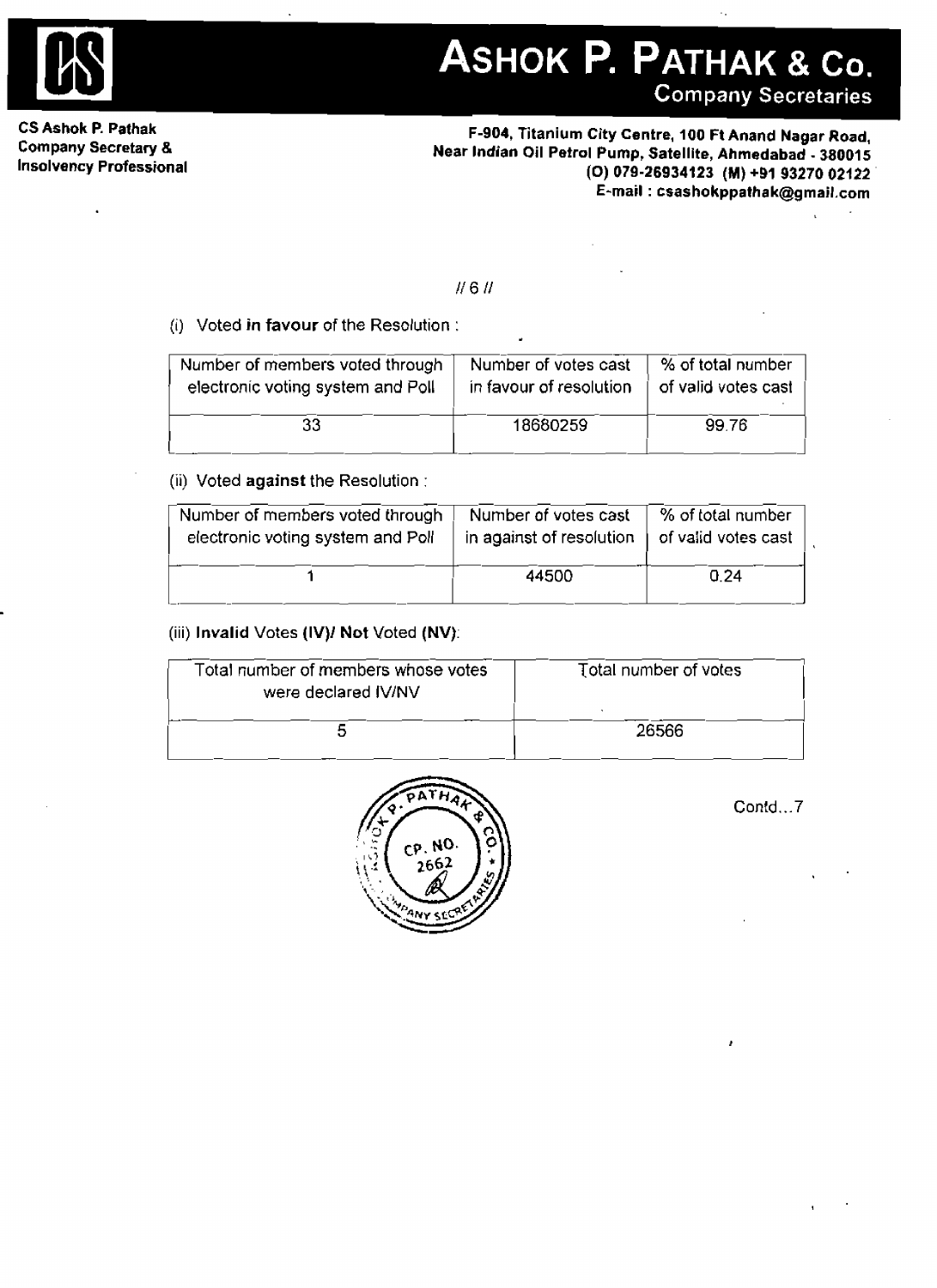

**CS Ashok P. Pathak Company Secretary** & **Insolvency Professional** 

**F-904, Titanium City Centre, 100** *Ft* **Anand Nagar Road, Near Indian Oil Petrol Pump, Satellite, Ahmedabad** - **38001 5 (0) 079-269341 23 (M) +B1 93270 021 22 E-mail** : **csashokppathak@gmail.com** 

#### **ITEM NO. <sup>3</sup>**- **ORDINARY RESOLUTION**

|                                                                                                                                                                                      |              | II 7 II               |      |                  |  |  |
|--------------------------------------------------------------------------------------------------------------------------------------------------------------------------------------|--------------|-----------------------|------|------------------|--|--|
| <b>ITEM NO. 3 - ORDINARY RESOLUTION</b><br>To appoint a director in place of Smt. Manjulaben Patel, who retires by rotation<br>and being eligible, offers herself for reappointment. |              |                       |      |                  |  |  |
| Total No. of Shareholders                                                                                                                                                            | 39           |                       |      |                  |  |  |
| Total No. of Shares                                                                                                                                                                  |              | 18751325              |      |                  |  |  |
| Receipt of Ballot Forms                                                                                                                                                              |              | 25                    |      |                  |  |  |
|                                                                                                                                                                                      |              | Number<br>Votes/Folio | of I | Number of shares |  |  |
| Total votes cast through e- voting                                                                                                                                                   | A            | 14                    |      | 10310434         |  |  |
| Total Votes cast through Ballot<br>forms received                                                                                                                                    | B            | 25                    |      | 8440891          |  |  |
| Grand Total of e- voting/ Ballot<br>Form (A+B)                                                                                                                                       | $\mathsf{C}$ | 39                    |      | 18751325         |  |  |
| Invalid e- voting/ Invalid<br>Less:<br>Ballot Forms due to signature<br>mismatch                                                                                                     | D.           | 5                     |      | 26566            |  |  |
| Net e-voting/ Ballot Forms in favour<br>or against (C-D)                                                                                                                             | E            | 34                    |      | 18724759         |  |  |
|                                                                                                                                                                                      |              |                       |      |                  |  |  |

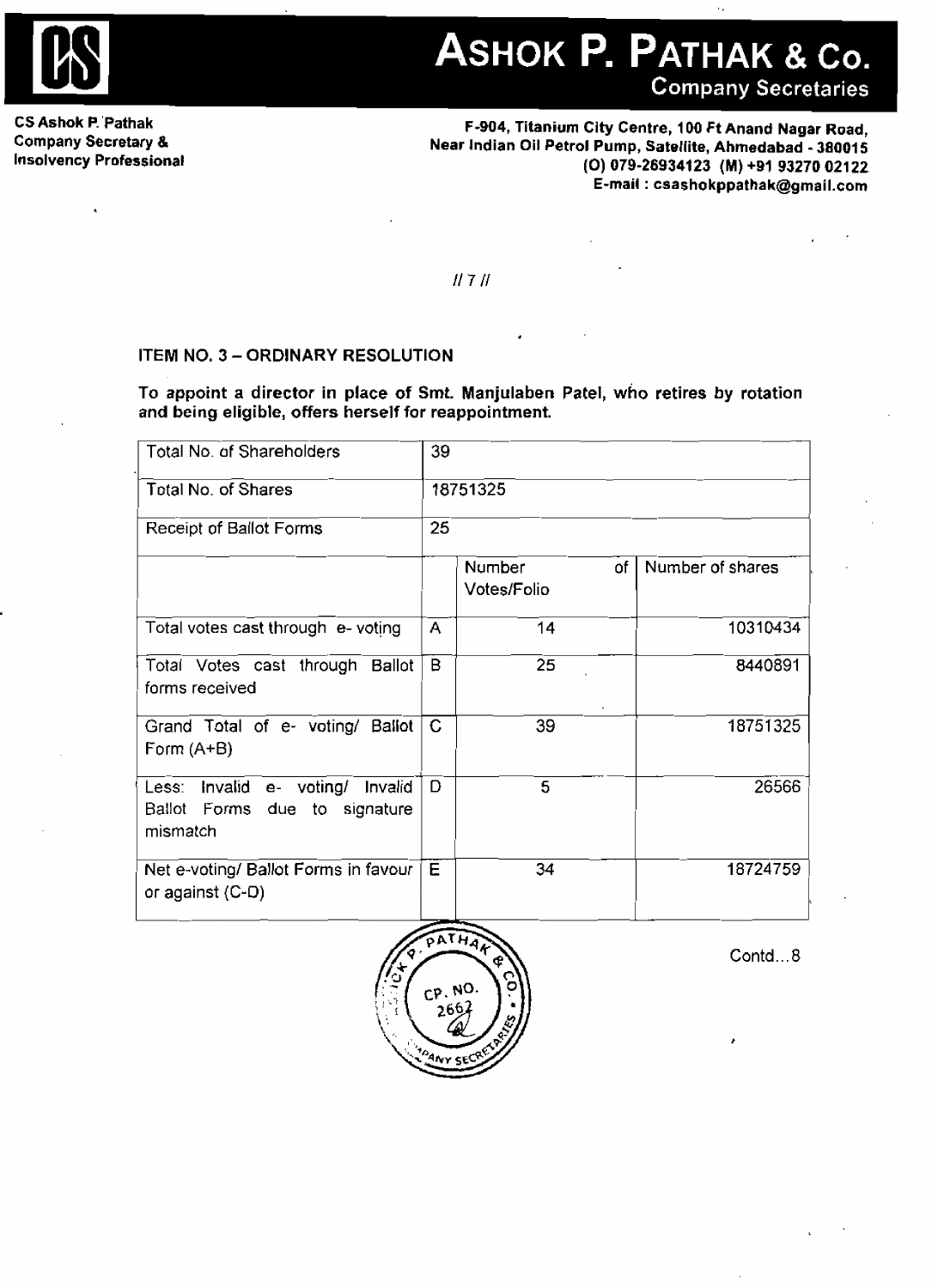

**A. Company Secretaries**<br>
Company Secretaries<br>
Company Secretaries<br>
Company Secretary &<br>
Company Secretary &<br>
Insolvency Professional<br>
Insolvency Professional<br>
Professional<br>
Company Secretary &<br>
Insolvency Professional<br> **CS Ashok ~.'Pathak F-904, Titanium City Centre, 100 Ft Anand Nagar Road, Company Secretary** & **Near Indian Oil Petrol Pump, Satellite. Ahmedabad** - **38001 5 Insolvency Professional (0) 079-26934123 (M) \*91 93270 02122 E-mail** : **csashokppathak@gmait.com** 

#### (I) Voted in **favour** of the Resolution :

| Number of members voted through   | Number of votes cast    | % of total number   |  |
|-----------------------------------|-------------------------|---------------------|--|
| electronic voting system and Poll | in favour of resolution | of valid votes cast |  |
| 33                                | 18680259                | 99.76               |  |

#### (i) Voted **against** the Resolution :

| electronic voting system and Holl                          | in favour of resciution. | or valla votes cast   |  |
|------------------------------------------------------------|--------------------------|-----------------------|--|
| 33                                                         | 18680259                 | 99.76                 |  |
| (i) Voted against the Resolution:                          |                          |                       |  |
| Number of members voted through                            | Number of votes cast     | % of total number     |  |
| electronic voting system and Poll                          | in against of resolution | of valid votes cast   |  |
| 1                                                          | 44500                    | 0.24                  |  |
| (ii) Invalid Votes $(IV)/$ Not Voted $(NV)$ :              |                          |                       |  |
| Total number of members whose votes<br>were declared IV/NV |                          | Total number of votes |  |
|                                                            |                          |                       |  |

#### (ii) **Invalid Votes (IV)! Not Voted (NV):**

| Total number of members whose votes<br>were declared IV/NV | Total number of votes |
|------------------------------------------------------------|-----------------------|
| m                                                          | 26566                 |

| Contd9 |  |
|--------|--|
|--------|--|

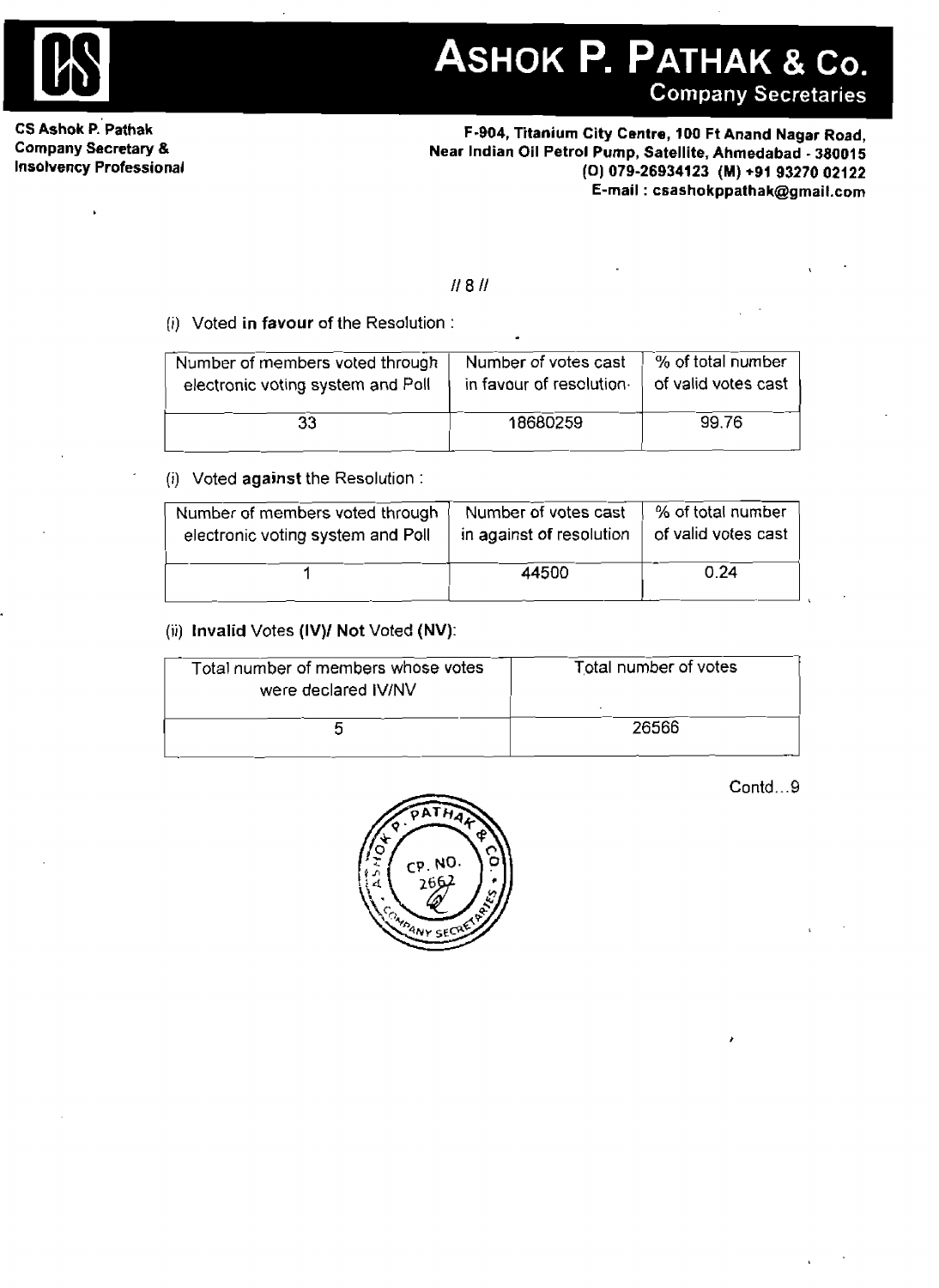

**CS Ashok P: Pathak Company Secretary 8. Insolvency Professional** 

**F-904, Titanium Clty Centre, 100 ft Anand Nagar Road, Near Indian Oil Petrol Pump, Satellite, Ahmedabad** - **38001 5 (0) 079-28934123 (M) +91 93270 02122 E-mail** : **csashokppathak@grnail.com** 

 $11911$ 

### **ITEM NO. 4** - **ORDINARY RESOLUTION**

**Appointment of Mls. Manghani** & **Co., Chartered Accountants as Auditor to hold office from ~4~~ AGM of the company until the conclusion of 2gth AGM and fix their remuneration.** 

| Total No. of Shareholders                                                     | 39          |                             |                  |
|-------------------------------------------------------------------------------|-------------|-----------------------------|------------------|
| Total No. of Shares                                                           | 18751325    |                             |                  |
| Receipt of Ballot Forms                                                       | 25          |                             |                  |
|                                                                               |             | ٥f<br>Number<br>Votes/Folio | Number of shares |
| Total votes cast through e- voting                                            | A           | 14                          | 10310434         |
| Total Votes cast through Ballot<br>forms received                             | В           | 25                          | 8440891          |
| Grand Total of e- voting/ Ballot<br>Form $(A+B)$                              | $\mathsf C$ | 39                          | 18751325         |
| Less: Invalid e- voting/ Invalid<br>Ballot Forms due to signature<br>mismatch | D           | 5.                          | 26566            |
| Net e-voting/ Ballot Forms in favour<br>or against (C-D)                      | Е           | 34                          | 18724759         |

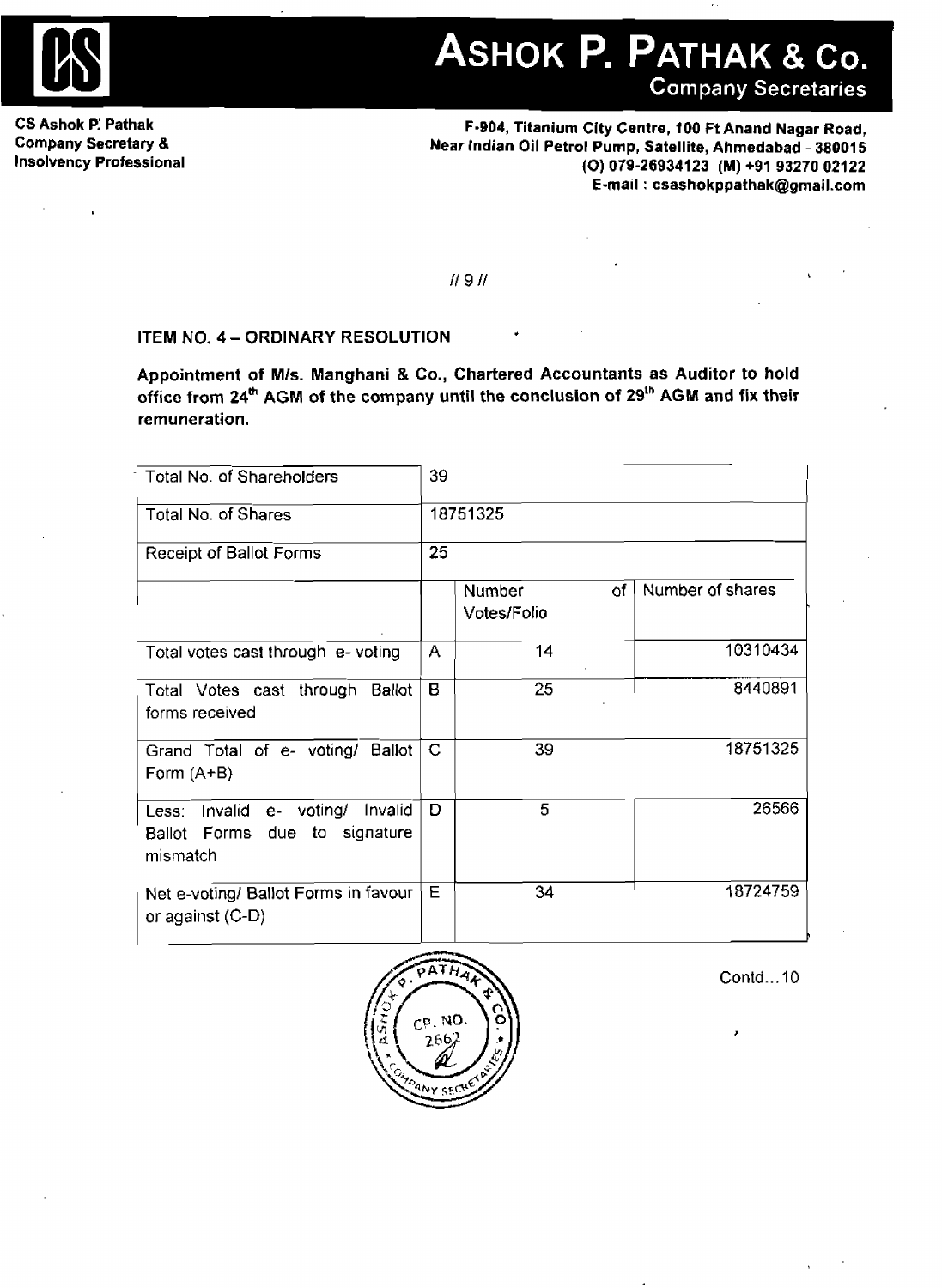**CS Ashok P. Pathak** 

F-904, Titanium City Centre, 100 Ft Anand Nagar Road, Company Secretary & **Company Secretary &** *Company Secretary &* **1999 Mear Indian Oil Petrol Pump, Satellite, Ahmedabad - 380015<br>Insolvency Professional (0) 079-26934123 (M) +91 93270 02122<br>Company Secretary & 1999-26934123 Insolvency Professional (0) 079-26934123 (M) +91 93270 02122 E-mail** : **csashokppathak@gmail.com** 

#### $1/101/$

(i) Voted **in favour** of the Resolution :

| Number of members voted through   | Number of votes cast    | % of total number   |
|-----------------------------------|-------------------------|---------------------|
| electronic voting system and Poll | in favour of resolution | of valid votes cast |
| 33                                | 18680259                | 99.76               |

#### (ii) Voted **against** the Resolution :

| Number of members voted through   | Number of votes cast     | % of total number   |
|-----------------------------------|--------------------------|---------------------|
| electronic voting system and Poll | in against of resolution | of valid votes cast |
|                                   | 44500                    | 0.24                |

#### (iii) **Invalid** Votes **(IV)1 Not** Voted **(NV):**

| Total number of members whose votes<br>were declared IV/NV | Total number of votes |  |
|------------------------------------------------------------|-----------------------|--|
|                                                            | 26566                 |  |

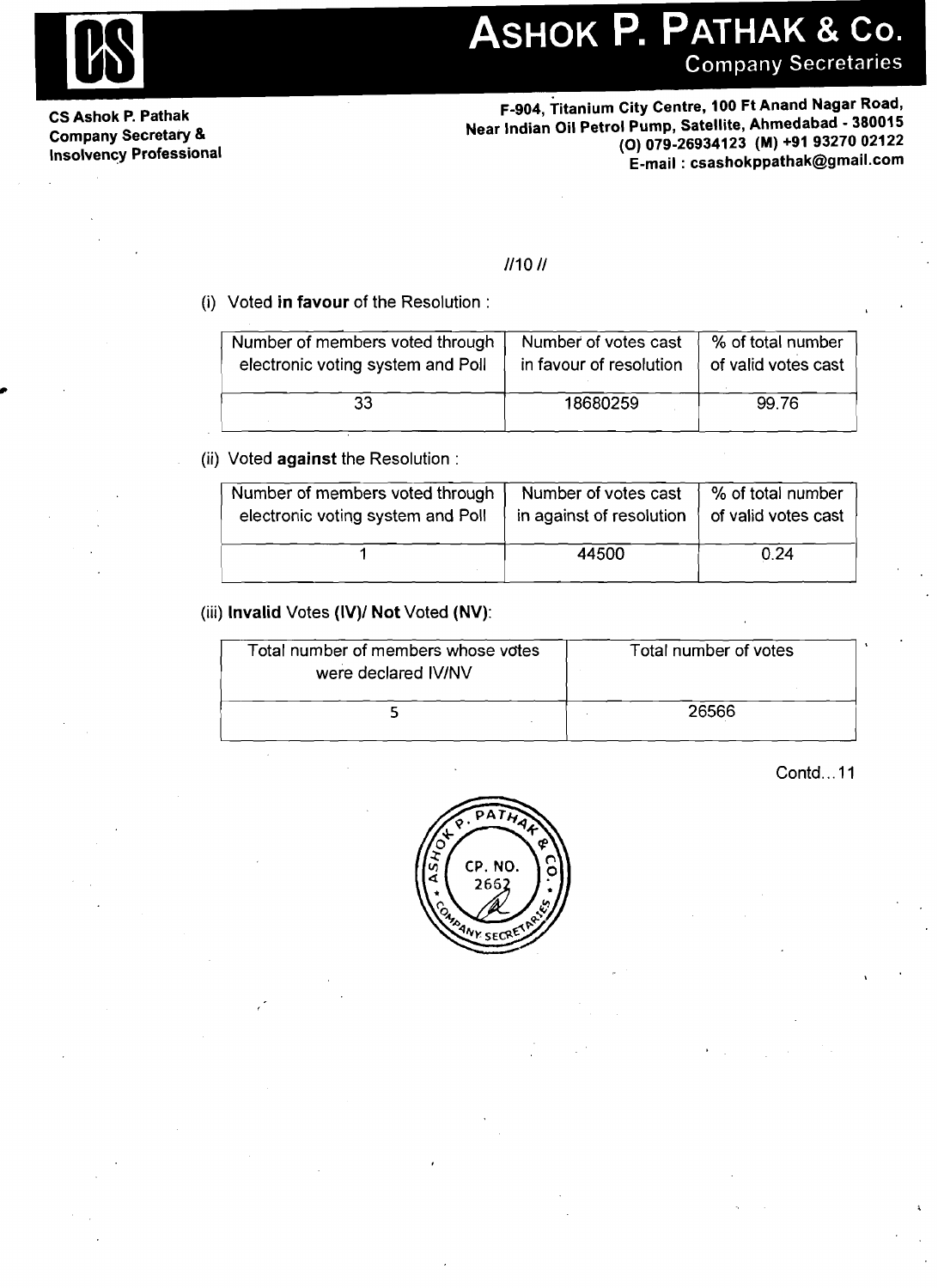

 $\ddot{\phantom{a}}$ 

**CS Ashok P., Pathak Company Secretary** & **Insolvency Professional** 

#### **ITEM NO. 5 - ORDINARY RESOLUTION**

#### **Re** - **Classification of the Promoters of the Company.**

|                                                                                        |             |                       |    | ASHOK P. PATHAK & Co.<br><b>Company Secretaries</b>                                                                                                                                             |
|----------------------------------------------------------------------------------------|-------------|-----------------------|----|-------------------------------------------------------------------------------------------------------------------------------------------------------------------------------------------------|
| ak<br>ıry &<br>ssional                                                                 |             |                       |    | F-904, Titanium City Centre, 100 Ft Anand Nagar Road,<br>Near Indian Oil Petrol Pump, Satellite, Ahmedabad - 380015<br>(O) 079-26934123 (M) +91 93270 02122<br>E-mail: csashokppathak@gmail.com |
|                                                                                        |             | 11111                 |    |                                                                                                                                                                                                 |
| ITEM NO. 5 - ORDINARY RESOLUTION<br>Re-Classification of the Promoters of the Company. |             |                       |    |                                                                                                                                                                                                 |
| Total No. of Shareholders                                                              | 39          |                       |    |                                                                                                                                                                                                 |
| Total No. of Shares                                                                    |             | 18751325              |    |                                                                                                                                                                                                 |
| Receipt of Ballot Forms                                                                | 25          |                       |    |                                                                                                                                                                                                 |
|                                                                                        |             | Number<br>Votes/Folio | of | Number of shares                                                                                                                                                                                |
| Total votes cast through e- voting                                                     | A           | 14                    |    | 10310434                                                                                                                                                                                        |
| Total Votes cast through Ballot<br>forms received                                      | $\mathbf B$ | 25                    |    | 8440891                                                                                                                                                                                         |
| Grand Total of e- voting/ Ballot   C<br>Form (A+B)                                     |             | 39                    |    | 18751325                                                                                                                                                                                        |
| Ballot <sup>]</sup><br>Less: Invalid e- voting/<br>Forms                               | D.          | $\overline{5}$        |    | 26566                                                                                                                                                                                           |
| Net e-voting/ Ballot Forms in favour<br>or against (C-D)                               | E           | 34                    |    | 18724759                                                                                                                                                                                        |



Contd . **.I2**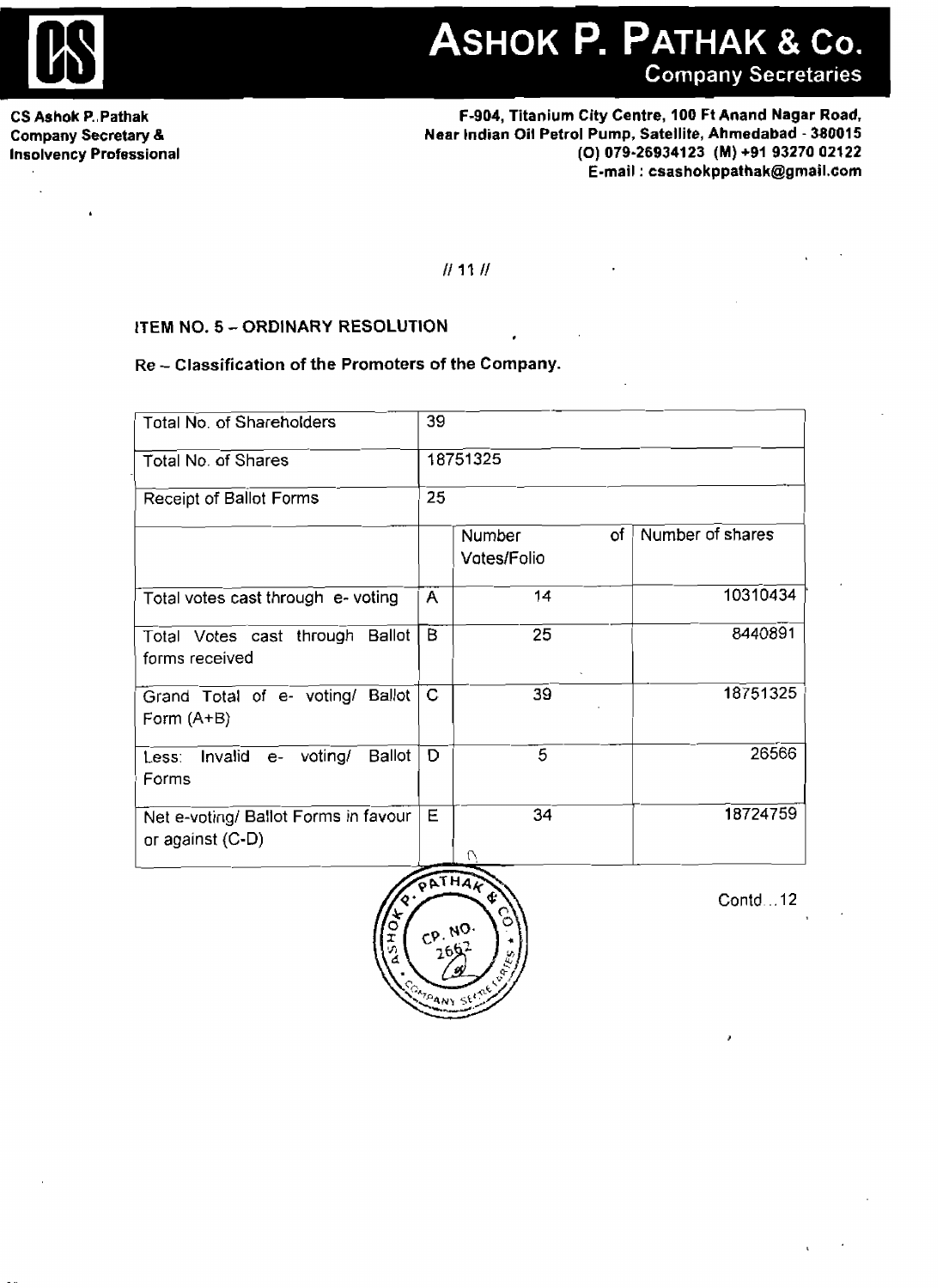

ASHOK P. PATHAK & Co.

**Company Secretaries** 

**CS Ashok P.,Pathak Company Secretary** & **insolvency Professional** 

**F-904, Titanium City Centre, I00 Ft Anand Nagar Road, Near Indian Oil Petrol Pump, Satellite, Ahmedabad** - **380015 (0) 079-26934123 (M) +91 93270 02122 E-mail** : **csashokppathak@gmail.com** 

#### $111211$

#### (i) **Voted in favour** of the Resolution :

| Number of members voted through   | Number of votes cast    | % of total number   |
|-----------------------------------|-------------------------|---------------------|
| electronic voting system and Poll | in favour of resolution | of valid votes cast |
| 33                                | 18680259                | 99.76               |

#### (i) Voted **against the Resolution** :

| Number of members voted through   | Number of votes cast     | % of total number   |
|-----------------------------------|--------------------------|---------------------|
| electronic voting system and Poll | in against of resolution | of valid votes cast |
|                                   | 44500                    | 0.24                |

### **(ii) Invalid** Votes **(IV)I Not Voted (NV):**

| Total number of members whose votes<br>were declared IV/NV | Total number of votes |
|------------------------------------------------------------|-----------------------|
|                                                            | 26566                 |